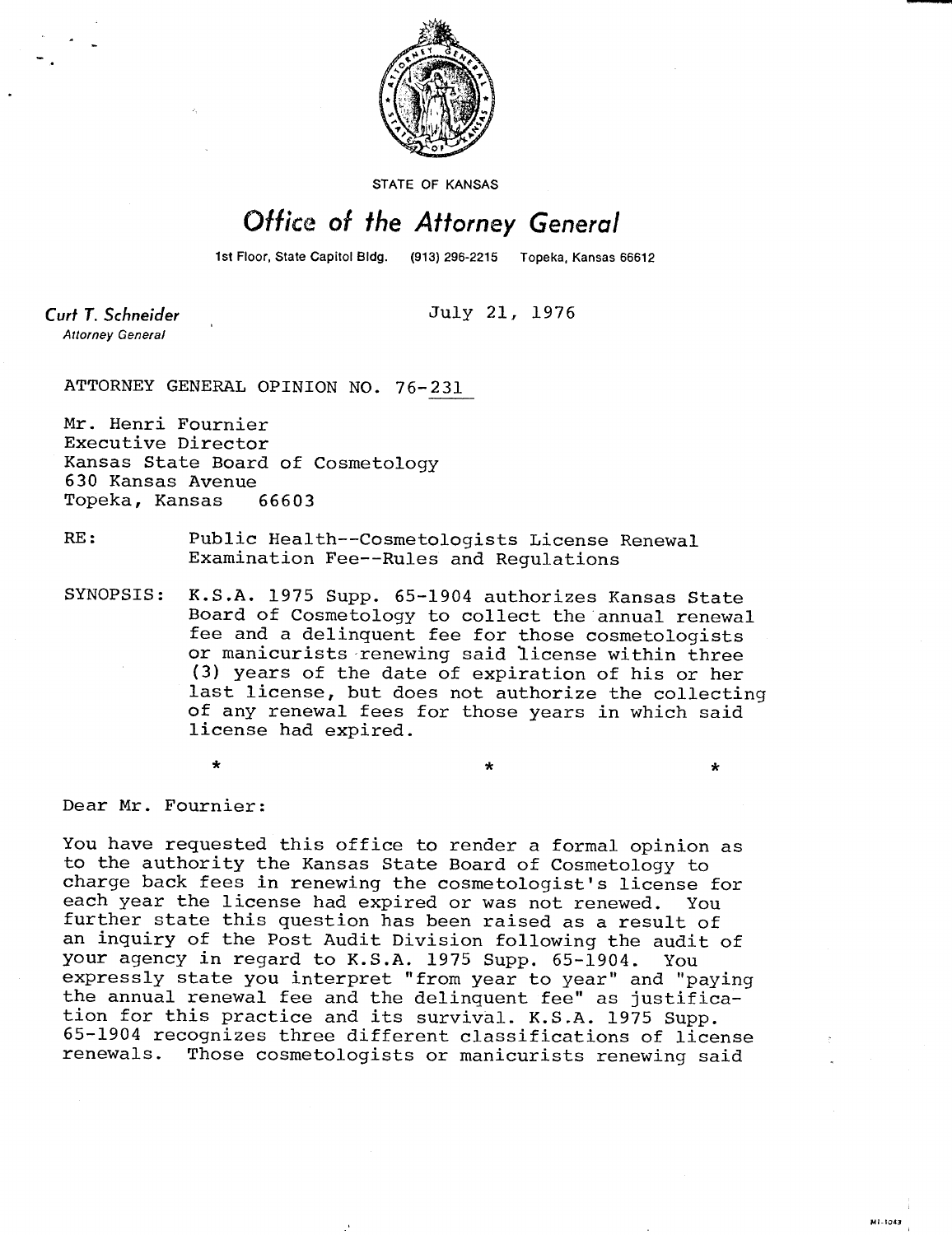Henri Fournier Page Two July 20, 1976

license prior to the expiration of their present license, cosmetologists and manicurists renewing a license which already expired within three (3) years of the date of expiration of their last license, and finally, an applicant renewing said license which has expired for more than three (3) years prior to their application for renewal. Your question pertains only to those cosmetologists and manicurists renewing a license which has already expired within three (3) years of the date of the expiration of their last license.

K.S.A. 1975 Supp. 65-1904 states in pertinent part:

"(a) Unless revoked for cause, all licenses of cosmetologists and manicurists and all renewals thereof shall expire on June 30 of the year succeeding the year in which they were issued commencing June 30, 1970, and shall thereafter be renewable from year to year upon the filing of a renewal application prior to the expiration of each such license and payment of the renewal fee established under this section. Any license may be renewed by the applicant within three (3) years of the date of expiration of his or her last license upon showing satisfactory proof of his or her qualifications to renew the practice of the proffion of cosmetologist or manicurist and by paying the annual renewal fee and a delinquent fee as established under this section. Any applicant whose cosmetology license has expired for more than three (3) years prior to his or her application for renewal may obtain a license in the same manner as herein provided for the original applicants upon payment of the same fees."

K.S.A. 1975 Supp. 65-1904 also establishes limitations for license renewal of not less than \$7.00 nor more than \$15.00, nor less than \$6.00 or more than \$12.00 for cosmetologists and manicurists, respectively, and the delinquent cosmetologist and manicurist license charge of \$4.00.